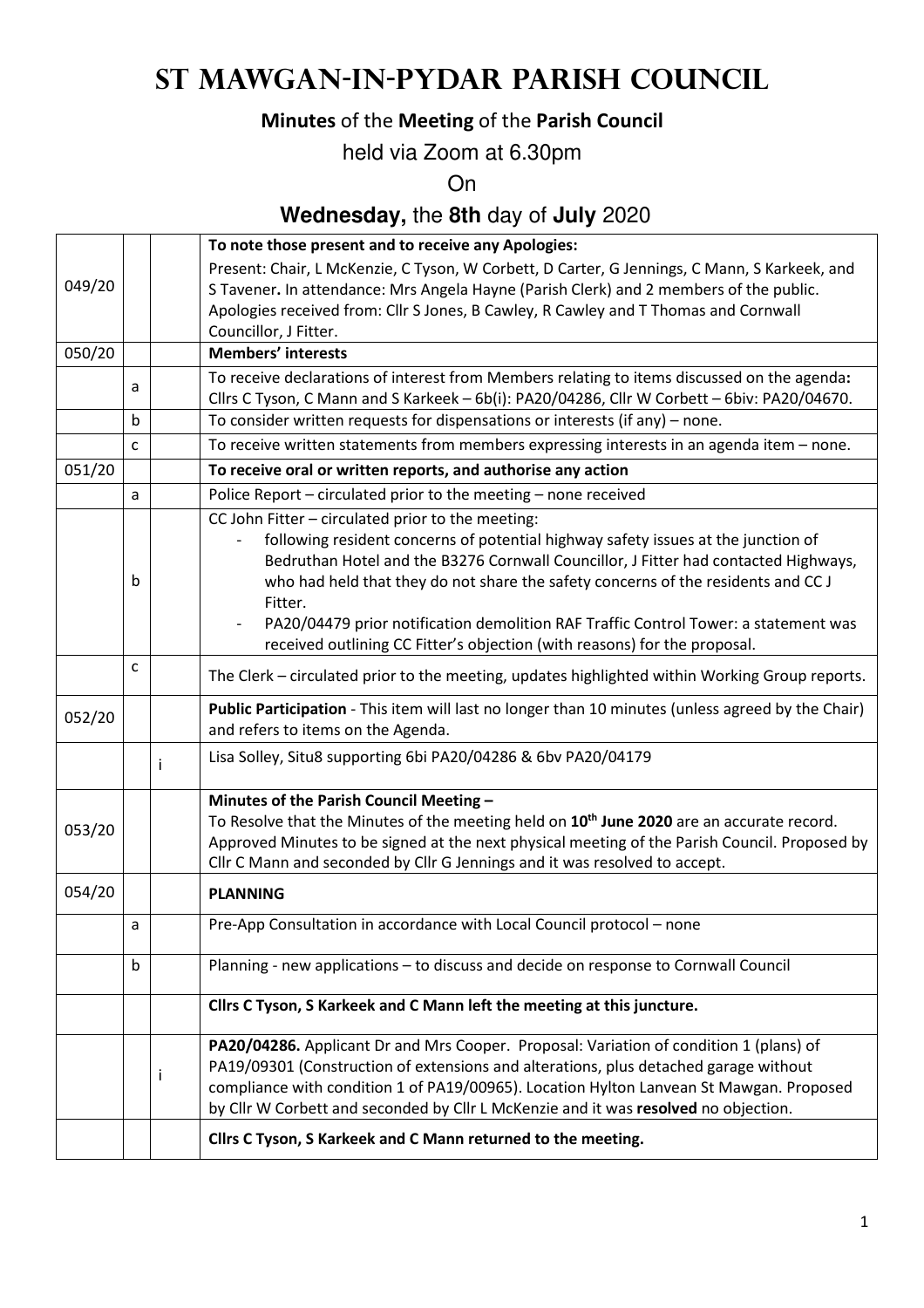| ii.  | PA20/03994. Applicant: Homeroot Ltd. Proposal: Variation of condition 2 (plans) in relation to<br>PA18/07809 (Construction of two dwellings). Location: Well Cottage Trevarrian. Proposed by<br>Cllr L McKenzie and seconded by Cllr W Corbett and it was resolved no objection.                                                                                                                          |  |  |  |
|------|-----------------------------------------------------------------------------------------------------------------------------------------------------------------------------------------------------------------------------------------------------------------------------------------------------------------------------------------------------------------------------------------------------------|--|--|--|
| iii  | PA20/04479. Applicant: Mrs Justyna Nagel. Prior Notification for Demolition of disused RAF<br>Air Traffic Control Tower and ancillary buildings 35A and 35E. Location: Newquay Cornwall<br>Airport New Road Carloggas St Mawgan. Discussion surrounded the viability and potential cost<br>of reinstating and it was resolved that reluctantly the PC would not oppose the proposal to                    |  |  |  |
|      | demolish. Proposed by Cllr C Mann and seconded by Cllr S Tavener. Cllrs G Jennings and W<br>Corbett were neutral.                                                                                                                                                                                                                                                                                         |  |  |  |
|      | Cllr W Corbett left the meeting at this juncture                                                                                                                                                                                                                                                                                                                                                          |  |  |  |
| iv   | PA20/04670 Applicant Mr And Mrs M Sterling. Proposal: Prior approval for the change of use<br>of an agricultural building to a dwelling-house. Location: Gluvian Farm Mawgan Porth.<br>Proposed by Cllr S Karkeek and seconded by Cllr G Jennings and it was resolved no objection.                                                                                                                       |  |  |  |
|      | Cllr W Corbett returned to the meeting                                                                                                                                                                                                                                                                                                                                                                    |  |  |  |
| v    | PA20/04179. Applicant Ms E De-la-Hunty. Proposal: Proposed access and off-street parking<br>provision (Revised Plans). Location: 2 Council Houses Carloggas St Mawgan TR8 4EF. Proposed<br>by Cllr C Tyson and seconded by Cllr C Mann and it was resolved to maintain the PC's previous<br>objection due to highway concerns and visual impact within the Area of Great Landscape Value<br>(AGLV).       |  |  |  |
| vi   | PA20/04894. Applicant: Mary Mitchell. Proposal: Reserved Matters following Outline Approval<br>PA18/09013 for access, appearance, landscaping and scale. Location: Fair Rising Trenance<br>Mawgan Porth TR8 4DB. Proposed by Cllr L McKenzie and seconded by Cllr S Karkeek and it<br>was resolved to defer to the planning officer.                                                                      |  |  |  |
| vii  | PA20/04678. Applicant Mr and Mrs N Lobb. Proposal: Certificate of Lawfulness for the<br>continued use of the Cabin and associated amenity/parking as a domestic dwelling and its<br>curtilage. Location: The Cabin Little Bre Pen Trevarrian. Proposed by Cllr W Corbett and<br>seconded by Cllr C Mann and it was resolved to defer in order to seek clarity of statutory<br>declaration and site image. |  |  |  |
| viii | PA20/03977. Applicant Mr Adam Casey Watershed Developments Ltd. Proposal: Variation of<br>condition 3 (privacy screens) of decision notice PA18/07465 (Replacement dwelling). Location:<br>Dynargh Tredragon Road Mawgan Porth. Proposed by Cllr W Corbett and seconded by Cllr S<br>Karkeek and it was resolved to leave to the case officer.                                                            |  |  |  |
| ix   | PA20/04394. Applicant Mrs Tracey Abel. Proposal: First floor extension over existing flat roof<br>with associated terrace. Providing living, dining, and kitchen spaces. Location: Samphire<br>Trenance Mawgan Porth TR8 4BY. Proposed by Cllr W Corbett and seconded by Cllr C Tyson<br>and it was resolved no objection providing there are no overlooking issues.                                      |  |  |  |
| C    | To consider planning applications received before meeting                                                                                                                                                                                                                                                                                                                                                 |  |  |  |
| İ    | PA20/05078. Applicant Mr And Mrs N Wynn. Proposal: Extension and alterations to House<br>including replacement carport with home office under (Amended Design to PA19/03891).<br>Location: Lanvean House Lanvean St Mawgan TR8 4EY. Proposed by Cllr L McKenzie and<br>seconded by Cllr C Mann and it was resolved no objection.                                                                          |  |  |  |
| li.  | PA20/03852. Applicant Mr Jim Barlow. Proposal: Proposed construction of holiday units.<br>Location: Merlin Golf Club Mawgan Porth. Deferred until August meeting.                                                                                                                                                                                                                                         |  |  |  |
| iii  | PA20/04667. Applicant: Mr and Mrs Chris and Fiona Heritage. Proposal: Construction of<br>annex/holiday unit to replace existing studio/garage. Location: Beach View Trenance Mawgan<br>Porth. Deferred until August meeting.                                                                                                                                                                              |  |  |  |
| iv   | PA19/08940. Applicant Mawgan Porth Holiday Parks Ltd. Proposal: Variation of condition 3 of<br>C2/10/00772 - (Removal of condition 2 of C2/91/00105 for the extension of occupancy season<br>of 60 units to allow all year-round use). Location: The Park Mawgan Porth. Awaiting further<br>information from Cornwall Council.                                                                            |  |  |  |
| d    | To note Advices and Decisions by Cornwall Council:                                                                                                                                                                                                                                                                                                                                                        |  |  |  |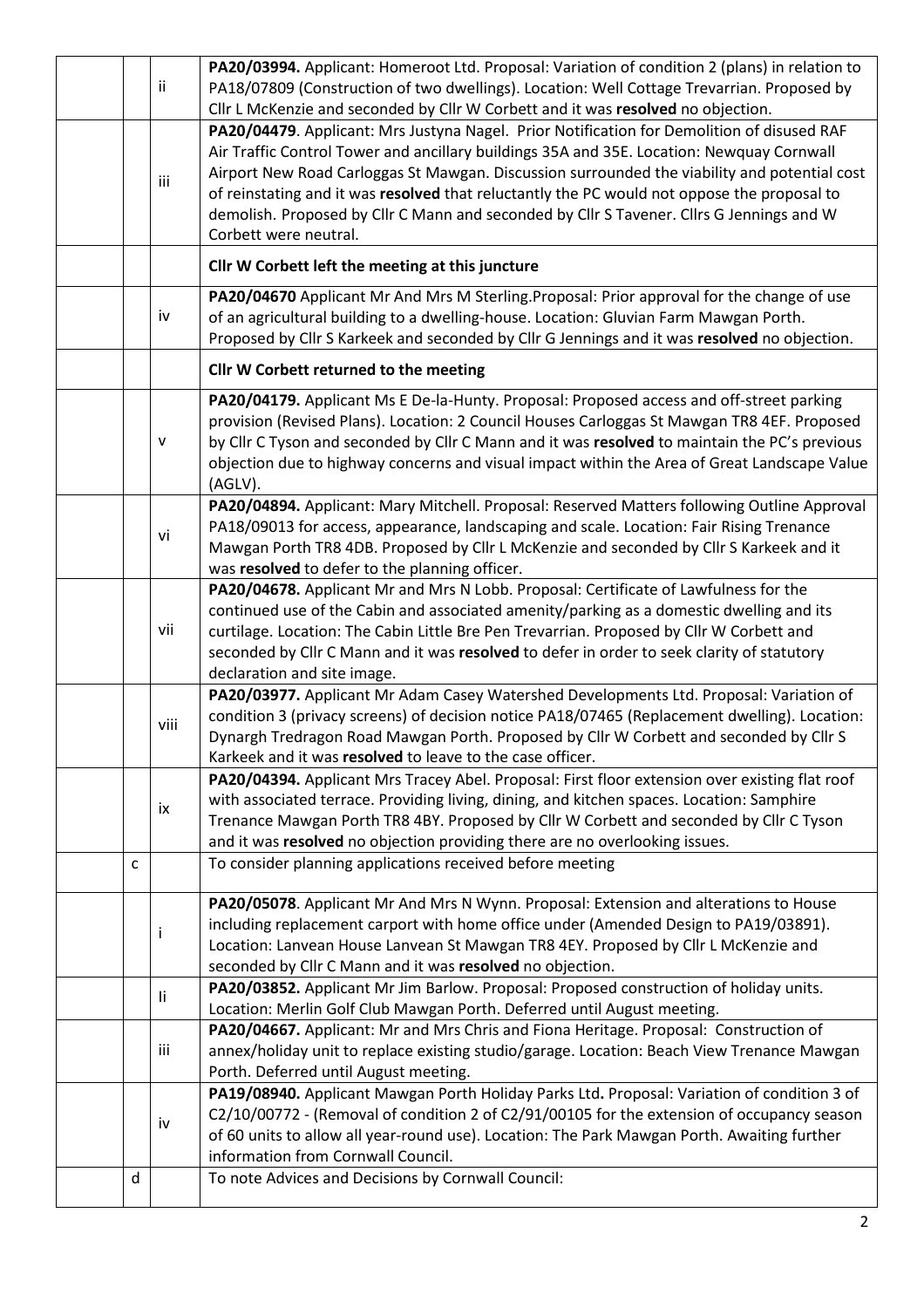|        |             | j   | PA20/02768 APPROVED Applicant: Mr Andrew Williams. Proposal: Proposed first floor                                                                                                         |  |  |  |
|--------|-------------|-----|-------------------------------------------------------------------------------------------------------------------------------------------------------------------------------------------|--|--|--|
|        |             |     | extension. Location: The Shed Ox Lane St Mawgan TR8 4E. Noted.                                                                                                                            |  |  |  |
|        |             |     | PA20/02277 Mawgan-In-Pydar Playing Field St Mawgan Cornwall for St Mawgan-in-Pydar                                                                                                        |  |  |  |
|        |             |     | Parish Council. Proposed works to trees within a Conservation Area - T17 an Oak less than                                                                                                 |  |  |  |
|        |             |     | 10m, T18 - a medium / large Acer and T19 a large (less than 20m) Ash mainly to remove the                                                                                                 |  |  |  |
|        |             | ii  | long lanky limbs and to crown raise the trees. The Council as Local Planning Authority has                                                                                                |  |  |  |
|        |             |     | decided not to make a Tree Preservation Order in respect of the tree(s), based on the                                                                                                     |  |  |  |
|        |             |     | proposed work.                                                                                                                                                                            |  |  |  |
|        |             |     | Noted. Clerk confirmed works to be undertaken Saturday 11th July.                                                                                                                         |  |  |  |
|        |             | iii | Appeal Ref: APP/D0840/W/20/3245100 Grain Store, Tolcarne Merock Farm, St Mawgan,                                                                                                          |  |  |  |
|        |             |     | Newquay, Cornwall. Refused. Noted.                                                                                                                                                        |  |  |  |
|        |             |     | PA20/00157 REFUSED Applicant: Mr Nick Robertson. Proposal: Change of land use from                                                                                                        |  |  |  |
|        |             | iv  | unused field to domestic curtilage. Construction of a tennis court to serve Polgreen Manor.                                                                                               |  |  |  |
|        |             |     | Location: Polgreen Manor Polgreen St Mawgan TR8 4AG.Noted.                                                                                                                                |  |  |  |
|        | e           |     | 5 day-Protocol for Local Councils                                                                                                                                                         |  |  |  |
|        |             |     |                                                                                                                                                                                           |  |  |  |
|        |             |     | PA19/02509. Applicant: Ms S Howie. Application for Outline Planning Permission with all                                                                                                   |  |  |  |
|        |             |     | matters reserved for the construction of two dwellings. Location: Land North East of The                                                                                                  |  |  |  |
|        |             |     | Lodge Trevenna Cross St Mawgan Cornwall TR8 4HA - to note that the Clerk had submitted a                                                                                                  |  |  |  |
|        |             |     | delegated response on 23 <sup>rd</sup> June maintaining Parish Council objection with planning reasons.                                                                                   |  |  |  |
|        |             |     | Noted.                                                                                                                                                                                    |  |  |  |
|        | $\mathsf f$ |     | To discuss planning enforcement issues $-$ to refer any new issues and updates $-$ if any                                                                                                 |  |  |  |
| 055/20 |             |     | WORKING GROUPS - to receive reports - circulated prior to the meeting, and agree any                                                                                                      |  |  |  |
|        |             |     | necessary action and expenditure:                                                                                                                                                         |  |  |  |
|        | a           |     | Amenities-                                                                                                                                                                                |  |  |  |
|        |             |     |                                                                                                                                                                                           |  |  |  |
|        |             |     | St Mawgan toilets - Update received - 1. to note delegated decision 15 to steam clean in the                                                                                              |  |  |  |
|        |             |     | sum of £125.00. Noted. 2. Draft Plans received and circulated Proposed by Cllr L McKenzie and<br>seconded by Cllr C Tyson and it was resolved to allow architect to submit plans to Local |  |  |  |
|        |             |     | Planning Authority for approval. 3. Prior to re-opening the Ladies and Gent's toilets the Clerk                                                                                           |  |  |  |
|        |             |     | recommended a bacteriological and legionella sampling in the sum of £82.00. Proposed by Cllr                                                                                              |  |  |  |
|        |             |     | S Karkeek and seconded by Cllr C Tyson and it was resolved to approve. 4. Covid-19: The Clerk                                                                                             |  |  |  |
|        |             |     | recommended the purchase of a hand sanitiser station to be located on the entrance wall to                                                                                                |  |  |  |
|        |             |     | the toilets. Proposed by Cllr C Mann and seconded by Cllr G Jennings and it was resolved to                                                                                               |  |  |  |
|        |             |     | purchase in the sum of circa £125.00 +vat.                                                                                                                                                |  |  |  |
|        |             |     | Burial Ground - 1. to note burial of Denise Evelena Blair on $17th$ June - Clerk in attendance.                                                                                           |  |  |  |
|        |             |     | Noted. 2. Two quotes for the resurfacing of the road and moving the bench (to under the                                                                                                   |  |  |  |
|        |             | ii  | copper beach tree to improve access for vehicles) had been received with one further quote                                                                                                |  |  |  |
|        |             |     | awaiting.3. Closed Churchyard - It was noted that Convent is arranging for a dead ash tree to                                                                                             |  |  |  |
|        |             |     | be taken down after liaising with Cllr Corbett.                                                                                                                                           |  |  |  |
|        |             |     | Playground - 1. to discuss and agree safe re-opening (Risk Assessment circulated prior to                                                                                                 |  |  |  |
|        |             |     | meeting). Proposed by Cllr L McKenzie and seconded by Cllr C Tyson and it was resolved not to                                                                                             |  |  |  |
|        |             |     | reopen at this time but continue to monitor Covid-19 infection rate and review.                                                                                                           |  |  |  |
|        |             | iii | 2. RoSPA Playsafety Ltd Annual Inspection Report (previously postponed due to Covid-19                                                                                                    |  |  |  |
|        |             |     | restrictions – minute reference 034/20). Inspection undertaken 7th July and report circulated                                                                                             |  |  |  |
|        |             |     | with minor actions required. Noted. Proposed by Cllr L McKenzie and seconded by Cllr D Carter                                                                                             |  |  |  |
|        |             |     | and it was resolved to add the invoice in the sum of £86.40 (including VAT) to July Payment                                                                                               |  |  |  |
|        |             |     | Schedule.                                                                                                                                                                                 |  |  |  |
|        | b           |     | Transport and Rights of Way -                                                                                                                                                             |  |  |  |
|        |             |     |                                                                                                                                                                                           |  |  |  |
|        |             |     | Access from Bedruthan Hotel Car Park onto B3276 - safety concerns. Nothing further to add as                                                                                              |  |  |  |
|        |             |     | reported previously under Agenda item 3(b), Minute Reference: 051/20(b).                                                                                                                  |  |  |  |
|        |             |     |                                                                                                                                                                                           |  |  |  |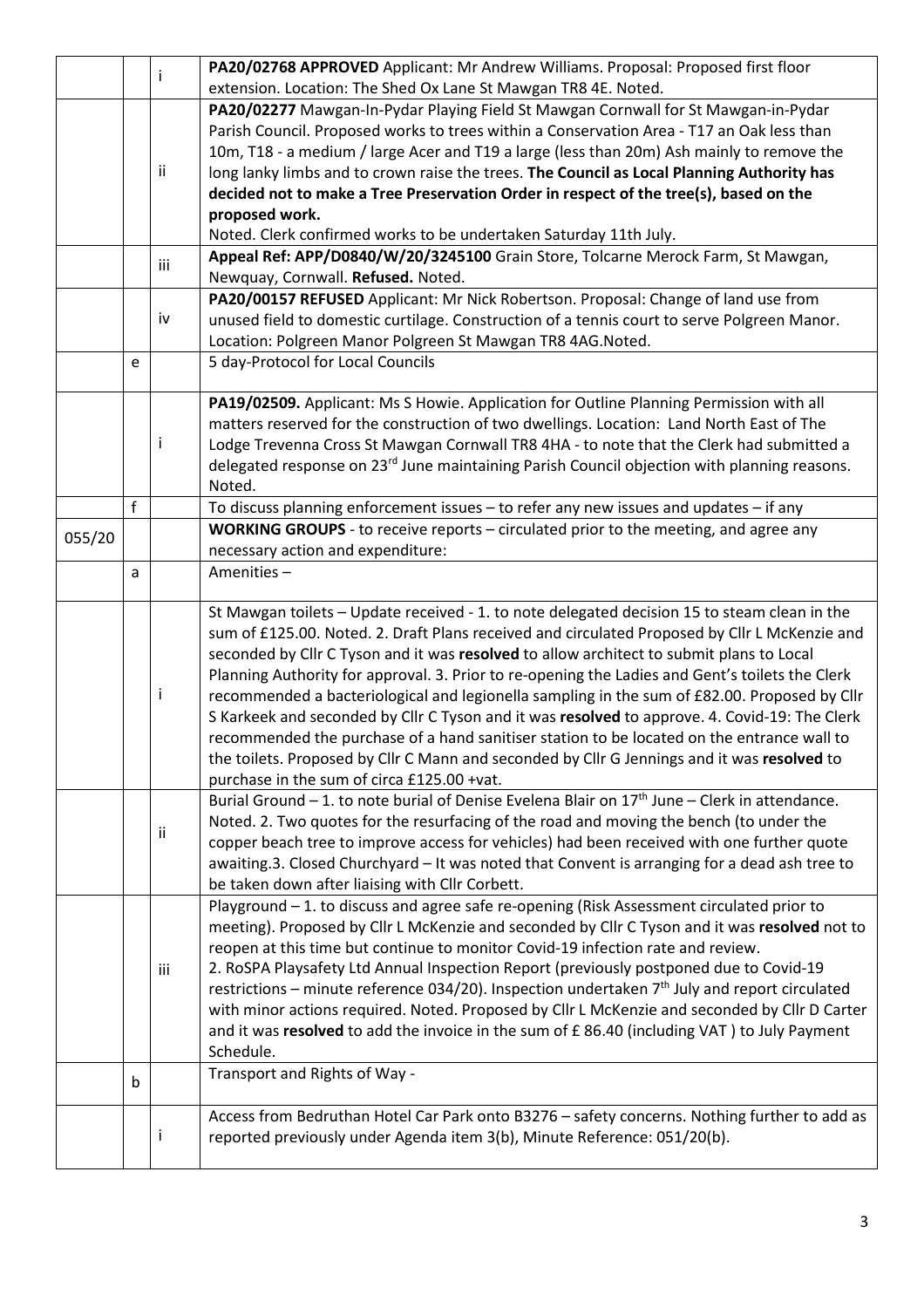|        |              | ii. | Path from Rose Cottage - subject of Modification Order WCA577. Update received and PC<br>involvement not required at this time.                                                          |  |  |  |
|--------|--------------|-----|------------------------------------------------------------------------------------------------------------------------------------------------------------------------------------------|--|--|--|
|        | C            |     | Beach and Environment - Senior Beach Ranger, Cormac Ltd, highlighted potential trip hazard<br>of mesh seen from the entrance to the beach. Cllr W Corbett to oversee transfer of shingle |  |  |  |
|        |              |     | from riverside. Working Group to continue to monitor.                                                                                                                                    |  |  |  |
|        | d            |     | Neighbourhood Plan - nothing further to report.                                                                                                                                          |  |  |  |
|        | e            |     | Cornwall Airport Newquay & Search and Rescue Helicopter - 1 report of a complaint received<br>regarding excessive helicopter noise in St Mawgan.                                         |  |  |  |
|        | f            |     | St Mawgan Community Hall - nothing further to report.                                                                                                                                    |  |  |  |
| 056/20 |              |     | <b>REPORTS FROM MEETINGS:</b>                                                                                                                                                            |  |  |  |
|        | a            |     | Newquay & St Columb Community Network Panel Meeting - 22 <sup>nd</sup> June (Draft Notes circulated<br>prior to meeting). Noted.                                                         |  |  |  |
|        | b            |     | Cornwall Airport Newquay Consultative Forum Meeting - 18 <sup>th</sup> June (Minutes circulated prior to<br>meeting). Noted.                                                             |  |  |  |
| 057/20 |              |     | To note and discuss (if appropriate) the correspondence received since the last meeting and                                                                                              |  |  |  |
|        |              |     | any associated actions and expenditure:                                                                                                                                                  |  |  |  |
|        |              |     | Section 106 Affordable housing parish listing discrepancies - Chair and Cllr D Carter to                                                                                                 |  |  |  |
|        |              | Ť   | question at the next Newquay & St Columb Community Network Panel Meeting                                                                                                                 |  |  |  |
| 058/20 |              |     | <b>FINANCE and LEGISLATION:</b>                                                                                                                                                          |  |  |  |
|        | a            |     | To note any income received: Bank Interest - £1.78, Burial Ground fees -Blair (plot C27) £317,                                                                                           |  |  |  |
|        |              |     | Collins Memorial - £53, Local Maintenance Partnership 2020 - £2295.06. Noted.                                                                                                            |  |  |  |
|        |              |     | Accounts - to approve invoices for payment (a schedule of payments to be sent to ClIrs prior                                                                                             |  |  |  |
|        | b            |     | to meeting for approval and authorised online by Chair, Cllr D Carter and Clerk post meeting) -                                                                                          |  |  |  |
|        |              |     | see below. Proposed by Cllr G Jennings and seconded by Cllr L McKenzie and it was resolved to                                                                                            |  |  |  |
|        | c            |     | approve.<br>Bank reconciliation – to approve 1 <sup>st</sup> financial quarter (previously circulated). Proposed by Cllr                                                                 |  |  |  |
|        |              |     | W Corbett and seconded by Cllr S Karkeek and it was resolved to approve.                                                                                                                 |  |  |  |
|        | d            |     | Budget Monitoring - to approve 1 <sup>st</sup> financial quarter (previously circulated). It was resolved to<br>defer until August meeting.                                              |  |  |  |
|        | e            |     | Internal Control – to note $1st$ quarter checks to be undertaken by Working Group. Cllr C Mann                                                                                           |  |  |  |
|        |              |     | volunteered to undertake.                                                                                                                                                                |  |  |  |
|        |              |     | Clerk/RFO: Annual Appraisal and Performance Review - to resolve that the Staffing Working                                                                                                |  |  |  |
|        | $\mathsf{f}$ |     | Group conduct a review of the performance and annual appraisal of the work of the                                                                                                        |  |  |  |
|        |              |     | Clerk/RFO. It was resolved to undertake at a mutually convenient time.                                                                                                                   |  |  |  |
|        |              |     | Review of the Council's expenditure incurred under s.137 of the Local Government Act 1972.                                                                                               |  |  |  |
|        | g            |     | To approve as previously circulated. Proposed by Cllr C Mann and seconded by Cllr G Jennings                                                                                             |  |  |  |
|        |              |     | and it was resolved to approve.                                                                                                                                                          |  |  |  |
|        | h            |     | Confirmation of the Dates of the Period for the Exercise of Public Rights - to note the dates                                                                                            |  |  |  |
|        |              |     | complying with statutory requirements, commenced Thursday 18th June and end on<br>Wednesday 29th July 2020. Noted.                                                                       |  |  |  |
| 059/20 |              |     | Notice of items for the next Agenda: none                                                                                                                                                |  |  |  |
| 060/20 |              |     | Close of meeting: 7.56pm                                                                                                                                                                 |  |  |  |
|        |              |     |                                                                                                                                                                                          |  |  |  |

### **Schedule of Payments**

| Name         | Details                   | Amount | <b>Minute Ref</b>     |
|--------------|---------------------------|--------|-----------------------|
| Vodafone Ltd | Mobile phone - June       | 19.69  |                       |
| A Hayne      | Clerk's Salary & expenses | 894.73 | Delegated decision 17 |